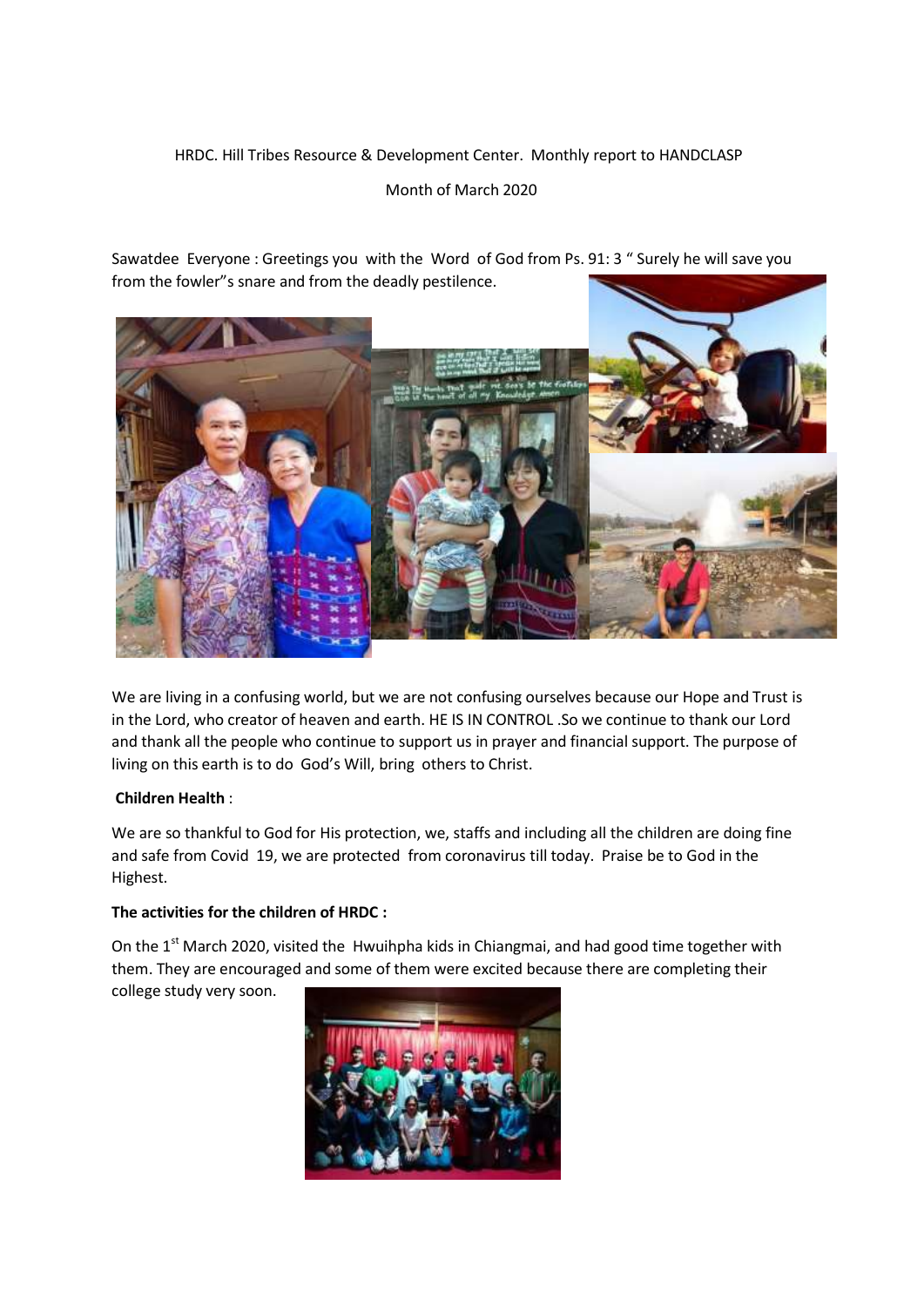On March 9<sup>th</sup>. AT the center, We had given special Treat for those who are graduating Grade 12 this year and preparing themselves for further study. We are praying for them.

We are so thankful to our special Visitors from New Life Robina Church, Australia they have given Bible as a special present to congratulate the children from the center.



WE are so thankful to God to help us able to see our kids learning to be a leaders at the church. It is a real blessings for all of us.

Celebrating Happy Birthday for all the children who are born In March, especially Yupi Yupa who were brought to the center when they were only 5 days old because of the death of their mother when she delivered them. Now they are 18 years old and graduating High School Grade 12 this year. We are so thankful for God's protection and guidance for their lives.



Because of Coronavirus all the school did their final exam earlier than they are suppose to, and the graduation ceremony also cancelled and they close schools earlier so that all the children will be able to go back home before the lock down. The children are happy to go back home earlier.

Just before the children go back home, we had started clearing, leveling the land and pray together for the New Dinning Hall to start.

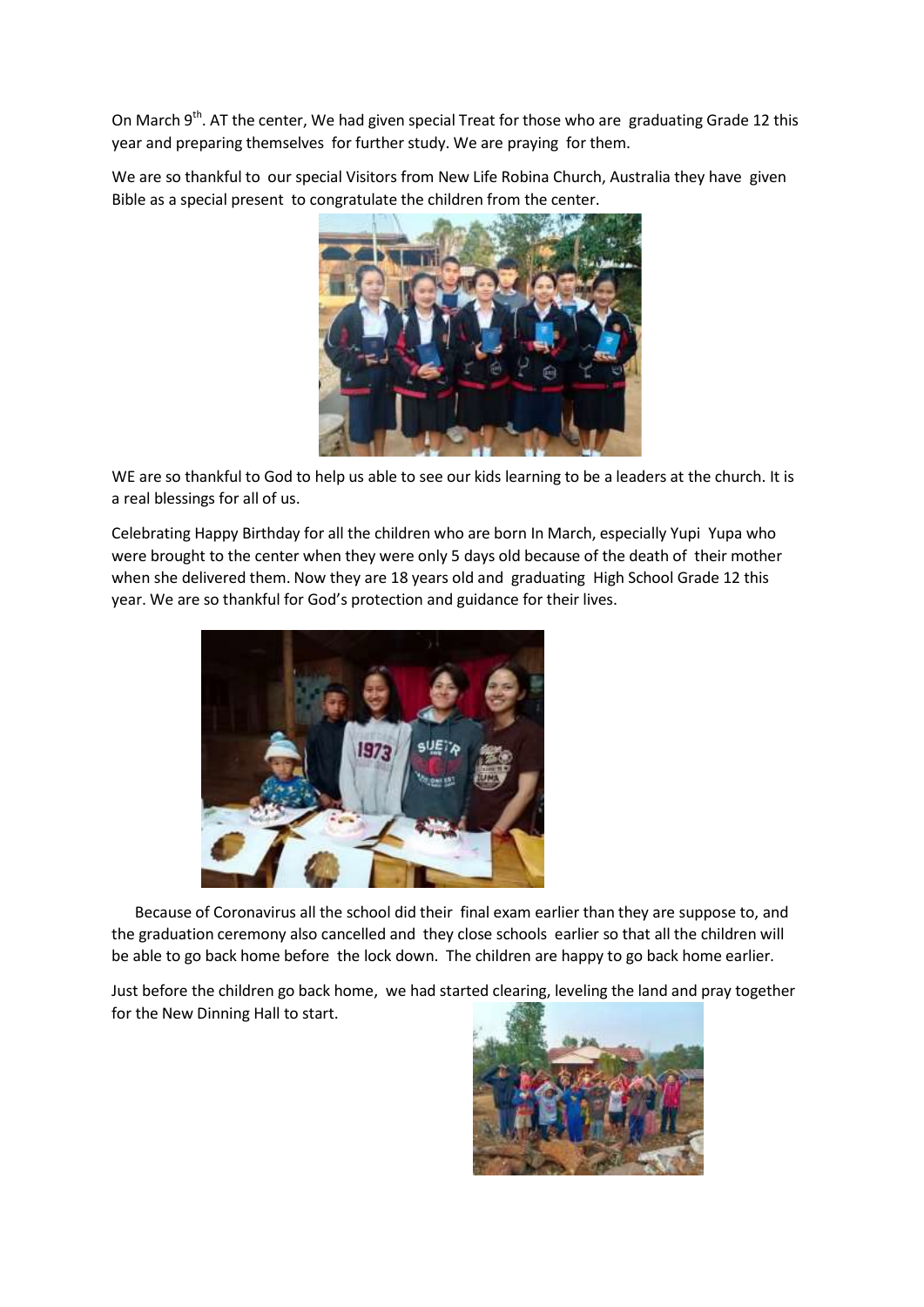And the children who left at the center continue to serve the Lord and worship God with the village people at Mae Pha Poo Village, Maedet area.



#### COMMUNITY :

Joined the wedding ceremony at Ban Mai Village Church- Two girls who also have been in our programmed got married on the 7March 2020 and on 21 March 2020.





Joined the village community monthly meeting as the requested be Head mand Discussin How to handle the Covid 19 in the village, Head mand is urging all the village people to obey the order from the authority for their safety.

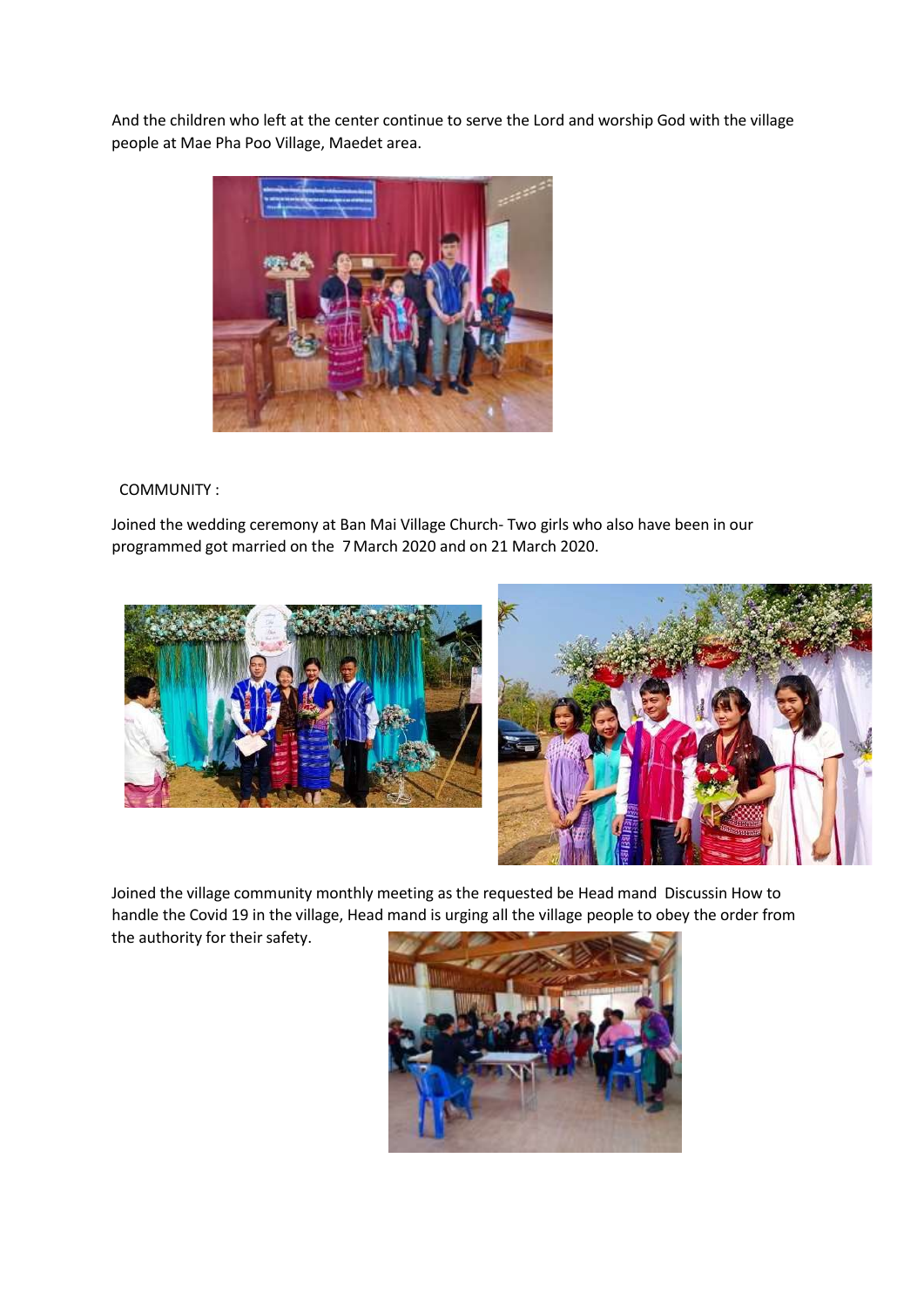#### VISITING :

Before the lockdown of the country for Covid 19, On the  $7<sup>th</sup>$ March, Thin Thai Ngam Rotary Club from Chiangmai, visited our Musekee Community to distribute food, Mosquitoes Net and Nutrition. we are so thankful for their kindness and love klfor our people in Musekee.

Everything is locking down, can not visit any places and visitors are not allowed to visit Musekee during this lockdown time, it will go on till next month April.

VISITED :

More than ten years ago, there was a small girl at Hwuihom, who was operated many times, Her parents had no hope for her to live on this earth any more for they could not effort to feed her with a special nutrition. When David and Krista Palacios family visited Hwuihom village, we met them, We are so thankful to God that they decided to help buy the expensive nutrition for this little girl, Now she is still alive and able to completed her school 9 grade from San Muang School. Her parents and her came to visited me after school, she is thinking of going to continue her study at Kalaya High School. They are not a believer yet, please pray for her.



#### PRAYER REQUEST

Please pray with us for:

1. Students who have graduated from college – for their next step looking job for their living.

2. Students who graduated from High School for their further study and the College fund : more children have chance to study in the college but there are some students whom their parents cannot afford to help them. Pray that the Lord will provide enough for us to help them start their college

3. Continue to pray our Building for the Kids at HRDC to use as Dinning Hall. Now we have already clear and level the land, very soon we will start putting up the post. Pray for the financial support and the builders ( Incharge are Mr.Veewa and Mr. Tinakorn(Noi)

4. Pray for Financial support for Sustaining Ministry Programme.

5. Always pray for children and staffs that they eyes will open to see the Glory of God.

6. Pray for more sponsors will be involved and experience this joy and blessings.

7. Maedet Ministry – Thanks God for opening more heart to receive Jesus Christ as their savior.